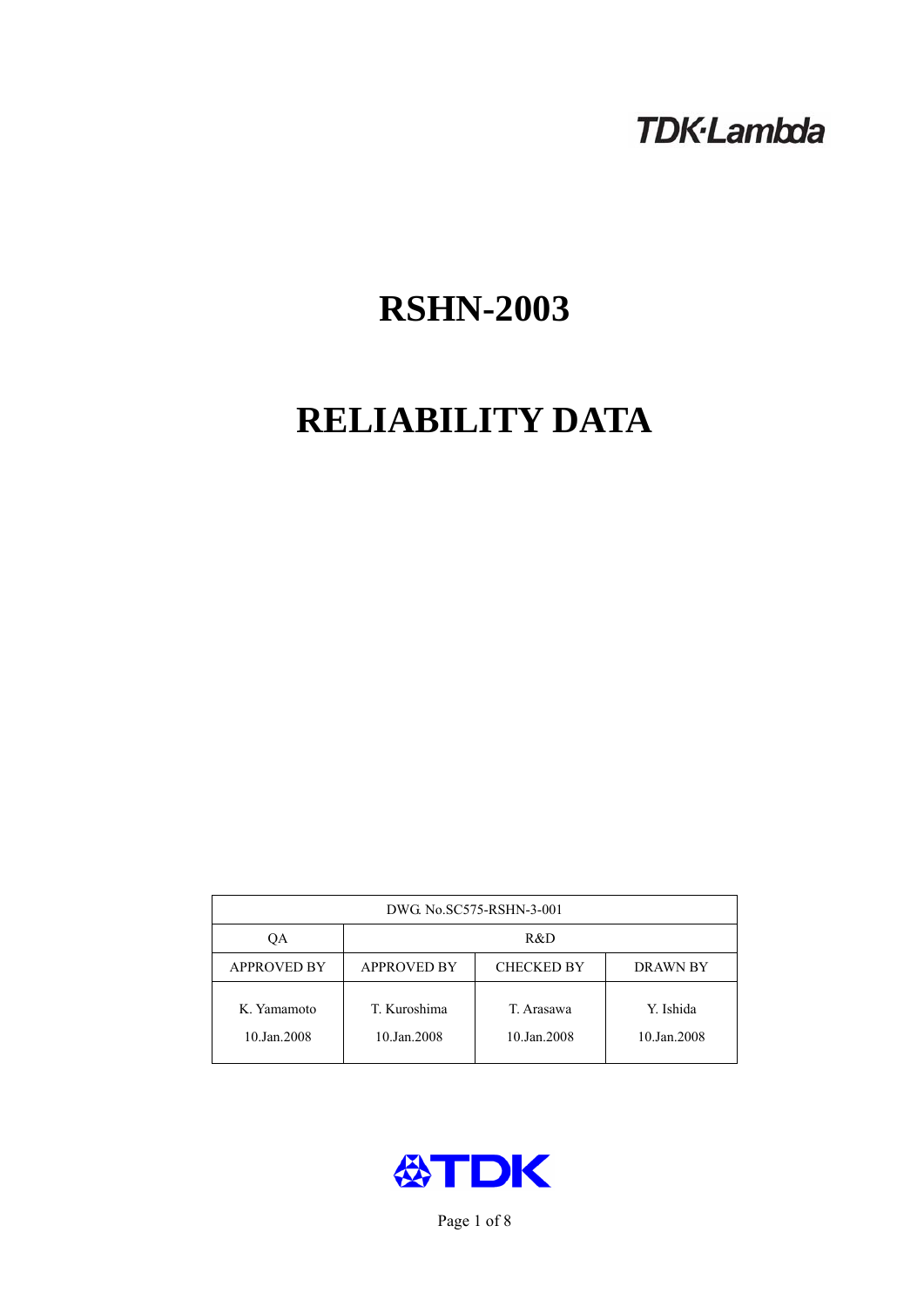#### **RSHN-2003**

# **I N D E X**

|                                     | Page   |
|-------------------------------------|--------|
| 1. Calculated Values of MTBF        | Page-3 |
| 2. Vibration Test                   | Page-4 |
| 3. Heat Cycle Test                  | Page-5 |
| 4. Humidity Test                    | Page-6 |
| 5. High Temperature Resistance Test | Page-7 |
| 6. Low Temperature Storage Test     | Page-8 |

The following data are typical values. As all units have nearly the same characteristics, the data to be considered as ability values.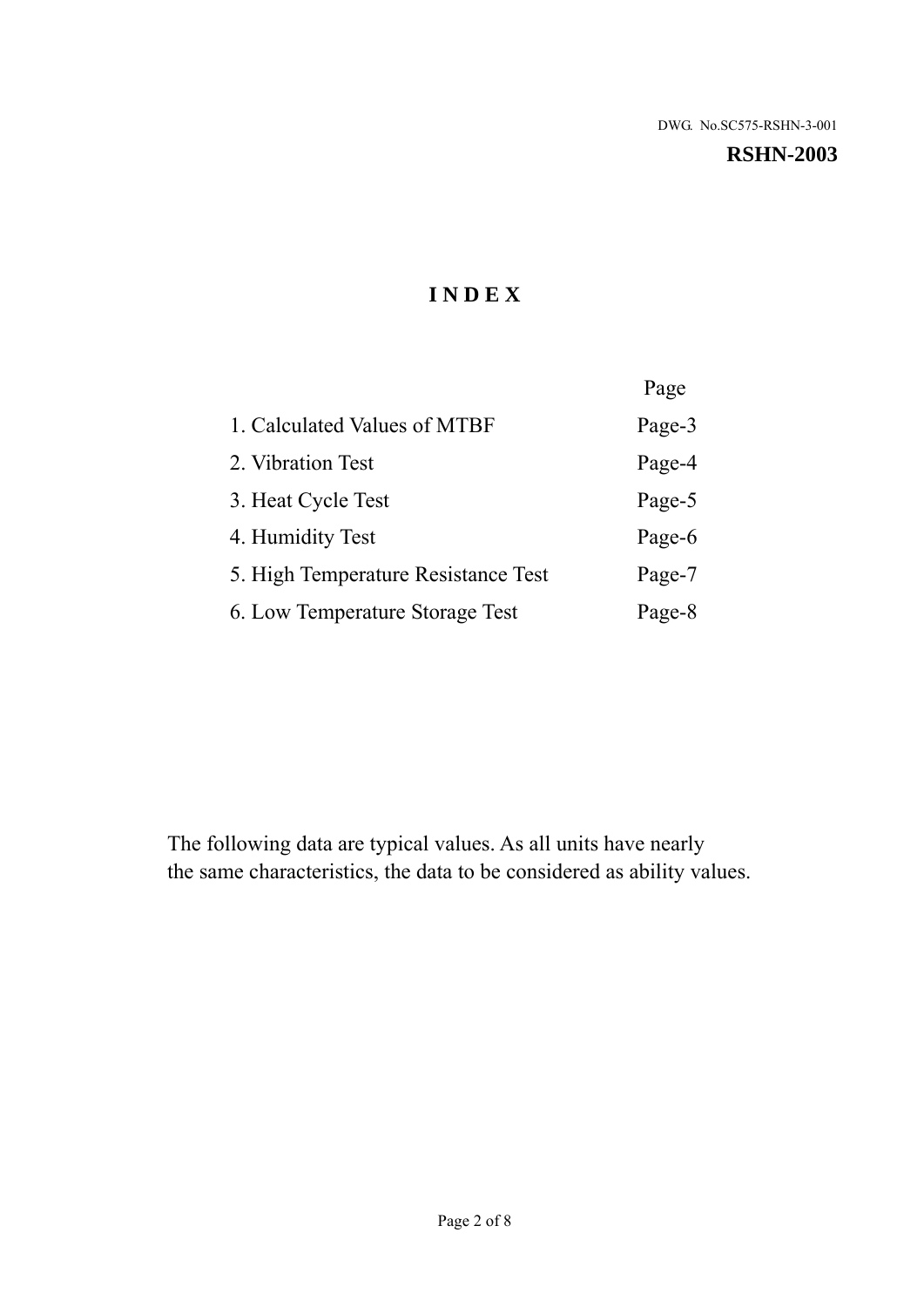#### **RSHN-2003**

1. Calculated values of MTBF

MODEL : RSHN-2003

(1) Calculating Method

 Calculated based on parts stress reliability projection of MIL-HDBK-217F NOTICE2.

Individual failure rates  $\lambda$  G is given to each part and MTBF is calculated by the count of each part.

$$
MTBF = \frac{1}{\lambda_{\text{equip}}} = \frac{1}{\sum_{i=1}^{n} N_i (\lambda_G \pi_Q)_i} \times 10^6 \text{ (hours)}
$$

| $\lambda$ equip | : Total equipment failure rate (Failure $/ 10^6$ Hours)                   |
|-----------------|---------------------------------------------------------------------------|
| $\lambda$ G     | : Generic failure rate for the $\hbar$ generic part                       |
|                 | (Failure/ $10^6$ Hours)                                                   |
| Ni              | : Quantity of <i>i</i> th generic part                                    |
| N               | : Number of different generic part categories                             |
| $\pi$ Q         | : Generic quality factor for the <i>i</i> th generic part ( $\pi Q = 1$ ) |

- (2) MTBF Values
	- GF : Ground, Fixed

 $MTBF = 5,410,084$  (Hours)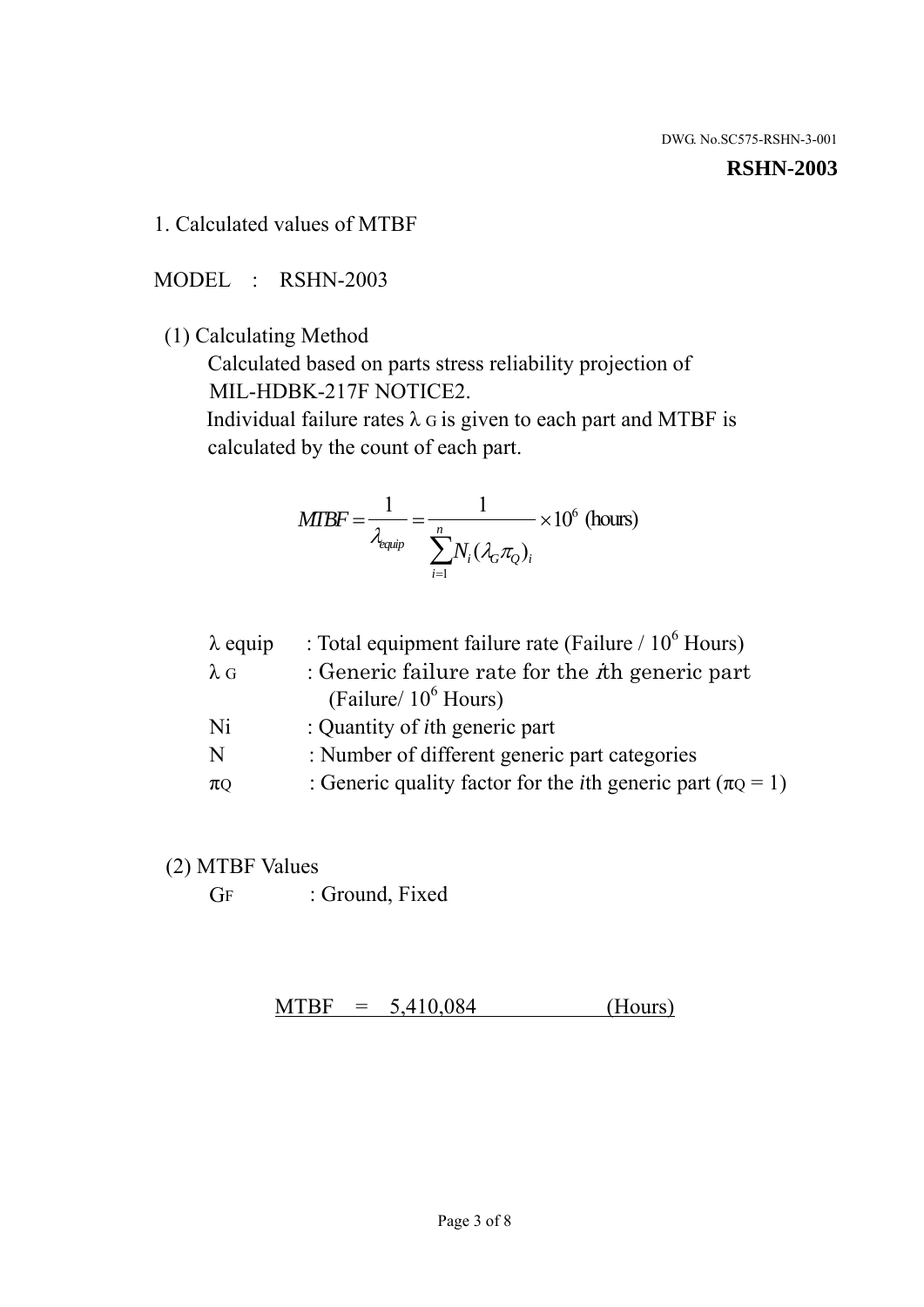#### **RSHN-2003**

2. Vibration Test

# MODEL : RSHN-2003 (Representation Product : RSEN-2030)

- (1) Vibration Test Class Frequency Variable Endurance Test
- (2) Equipment Used Controller VS-1000-6, Vibrator 905-FN ( IMV CORP.)
- (3) The Number of D.U.T. (Device Under Test) 5 units
- (4) Test Condition
	- · Frequency : 10~55Hz
	- · Amplitude : 1.5mm, Sweep for 1 min.
	- · Dimension and times : X, Y and Z directions for 2 hours each.

# (5) Test Method

Fix the D.U.T. on the fitting-stage

# (6) Test Results

PASS

#### Typical Sample Data

| . .                           |                                                         |           |                     |                     |
|-------------------------------|---------------------------------------------------------|-----------|---------------------|---------------------|
| Check item                    | Spec.                                                   |           | <b>Before Test</b>  | After Test          |
|                               | Differential Mode: 25dBmin.                             | $0.4$ MHz | 39.72               | 40.02               |
|                               |                                                         | 30 MHz    | 58.84               | 55.92               |
| Attenuation (dB)              | Common Mode: 25dBmin.                                   | 2 MHz     | 36.32               | 36.44               |
|                               |                                                         | 30 MHz    | 38.26               | 38.08               |
| Leakage Current (mA)          | Line1<br>$1mA$ max. $(250V, 60Hz)$<br>Line <sub>2</sub> |           | 0.42                | 0.41                |
|                               |                                                         |           | 0.43                | 0.42                |
| DC Resistance $(m\Omega)$     | $6m \Omega$ max.                                        |           | 3.84                | 3.72                |
| <b>Test Voltage</b>           | $L-L: 1768Vdc$ 60s.                                     |           | OK                  | OK.                 |
|                               | $L-E$ : 2500Vac 60s.                                    |           |                     |                     |
| Isolation Resistance ( $MQ$ ) | $100M \Omega$ min. (500Vdc 60s)                         |           | $4.1 \times 10^{6}$ | $4.3 \times 10^{6}$ |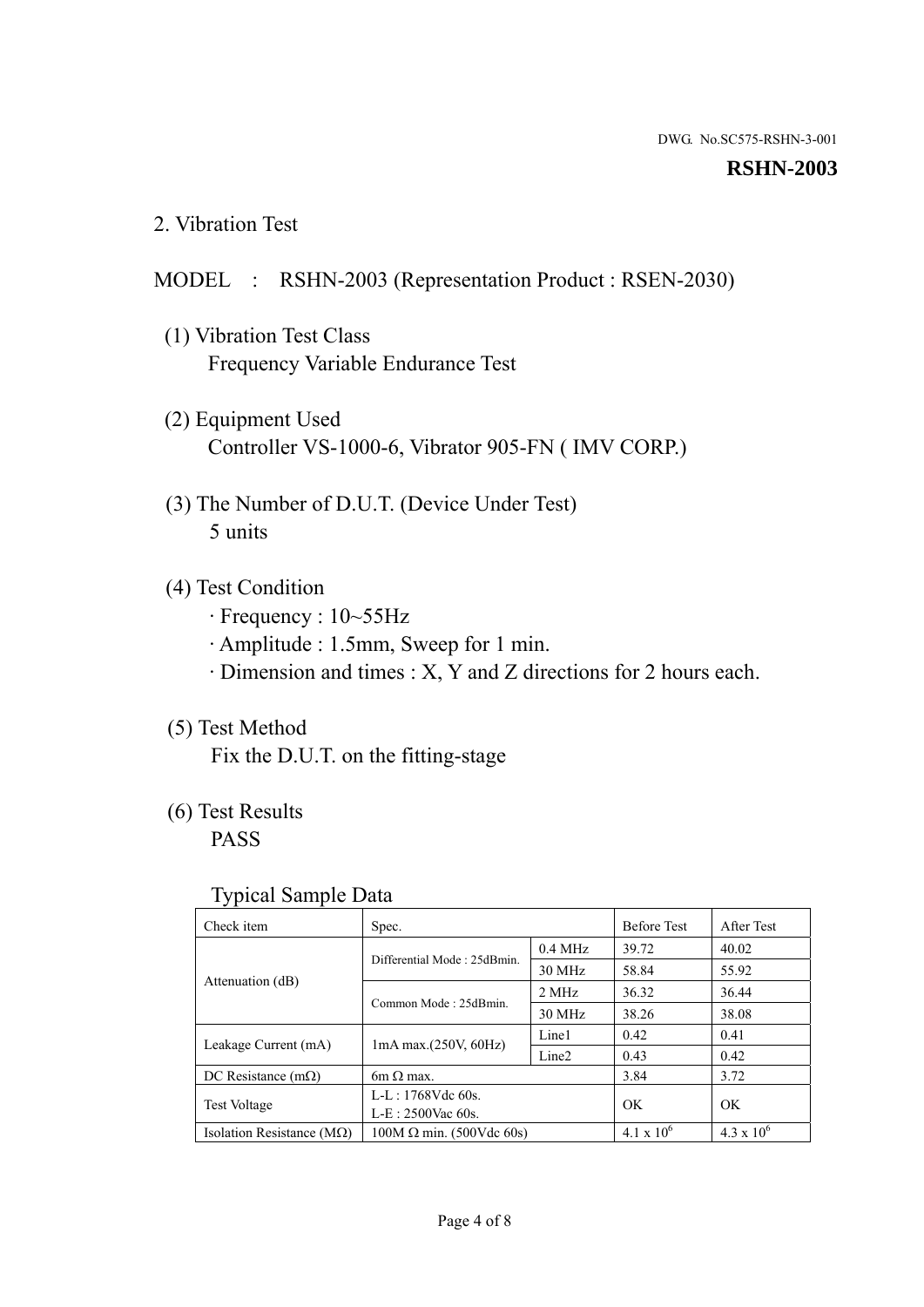1 cycle

30min.

3min.

30min.

3. Heat Cycle Test

# MODEL : RSHN-2003 (Representation Product : RSEN-2030)

- (1) Equipment Used TEMPERATURE CHAMBER TSA-71H-W (ESPEC CORP.)
- (2) The Number of D.U.T. (Device Under Test) 5 units
- (3) Test Conditions
	- · Ambient Temperature : -25~+85°C · Test Cycles : 100cycles
- (4) Test Method

 Before the test check if there is no abnormal characteristics and put the D.U.T. in the testing chamber. Then test it in the above cycles, After the test is completed leave it for 1 hour at room temperature and check it if there is no abnormal each characteristics.

 $+85$ °C

 $-25^{\circ}$ C

(5) Test Results

PASS

| <b>Typical Sample Data</b> |  |  |
|----------------------------|--|--|
|----------------------------|--|--|

| Check item                         | Spec.                           |                   | <b>Before Test</b> | After Test        |
|------------------------------------|---------------------------------|-------------------|--------------------|-------------------|
|                                    | Differential Mode: 25dBmin.     | $0.4$ MHz         | 40.06              | 40.06             |
|                                    |                                 | 30 MHz            | 55.64              | 57.12             |
| Attenuation (dB)                   | Common Mode: 25dBmin.           | 2 MHz             | 35.40              | 36.74             |
|                                    |                                 | 30 MHz            | 37.70              | 37.36             |
| Leakage Current (mA)               | $1mA$ max. $(250V, 60Hz)$       | Line1             | 0.41               | 0.49              |
|                                    |                                 | Line <sub>2</sub> | 0.42               | 0.48              |
| DC Resistance $(m\Omega)$          | $6m \Omega$ max.                |                   | 3.48               | 3.22              |
|                                    | $L-L: 1768Vdc$ 60s.             |                   | OK                 | OK                |
| <b>Test Voltage</b>                | $L-E$ : 2500Vac 60s.            |                   |                    |                   |
| Isolation Resistance ( $M\Omega$ ) | $100M \Omega$ min. (500Vdc 60s) |                   | $9.5 \times 10^5$  | $9.4 \times 10^5$ |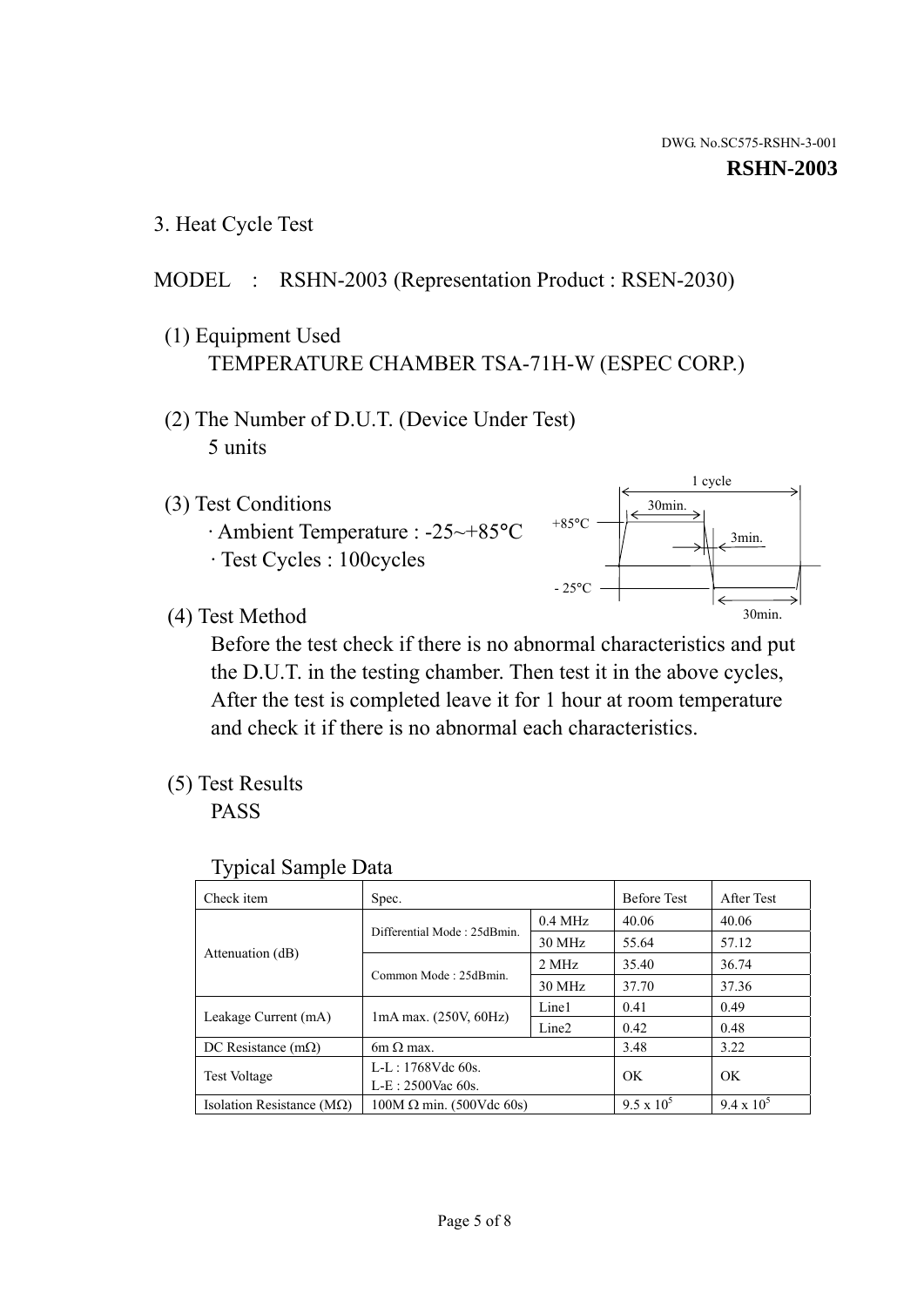4. Humidity Test

# MODEL : RSHN-2003 (Representation Product : RSEN-2030)

- (1) Equipment Used TEMP. & HUMID. CHAMBER PR-4KT (ESPEC CORP.)
- (2) The Number of D.U.T. (Device Under Test) 5 units

# (3) Test Conditions

- · Ambient Temperature : +40°C
- · Test Time : 500 hours
- · Ambient Humidity : 90~95% RH No Dewdrop

# (4) Test Method

 Before the test check if there is no abnormal characteristics and put the D.U.T. in the testing chamber. Then test it in the above conditions. After the test is completed leave it for 1 hour at room temperature and check it if there is no abnormal each characteristics.

# (5) Test Results

PASS

| ╯▴                                 |                                 |                   |                     |                     |
|------------------------------------|---------------------------------|-------------------|---------------------|---------------------|
| Check item                         | Spec.                           |                   | <b>Before Test</b>  | After Test          |
|                                    | Differential Mode: 25dBmin.     | $0.4$ MHz         | 40.92               | 39.42               |
|                                    |                                 | 30 MHz            | 57.38               | 55.62               |
| Attenuation (dB)                   | Common Mode: 25dBmin.           | 2 MHz             | 36.16               | 36.22               |
|                                    |                                 | 30 MHz            | 37.34               | 37.92               |
| Leakage Current (mA)               | $1mA$ max. $(250V, 60Hz)$       | Line1             | 0.42                | 0.41                |
|                                    |                                 | Line <sub>2</sub> | 0.42                | 0.43                |
| DC Resistance $(m\Omega)$          | $6m \Omega$ max.                |                   | 3.62                | 3.58                |
| <b>Test Voltage</b>                | $L-L: 1768Vdc$ 60s.             |                   | OK                  | OK                  |
|                                    | $L-E: 2500$ Vac 60s.            |                   |                     |                     |
| Isolation Resistance ( $M\Omega$ ) | $100M \Omega$ min. (500Vdc 60s) |                   | $3.6 \times 10^{6}$ | $4.5 \times 10^{6}$ |

#### Typical Sample Data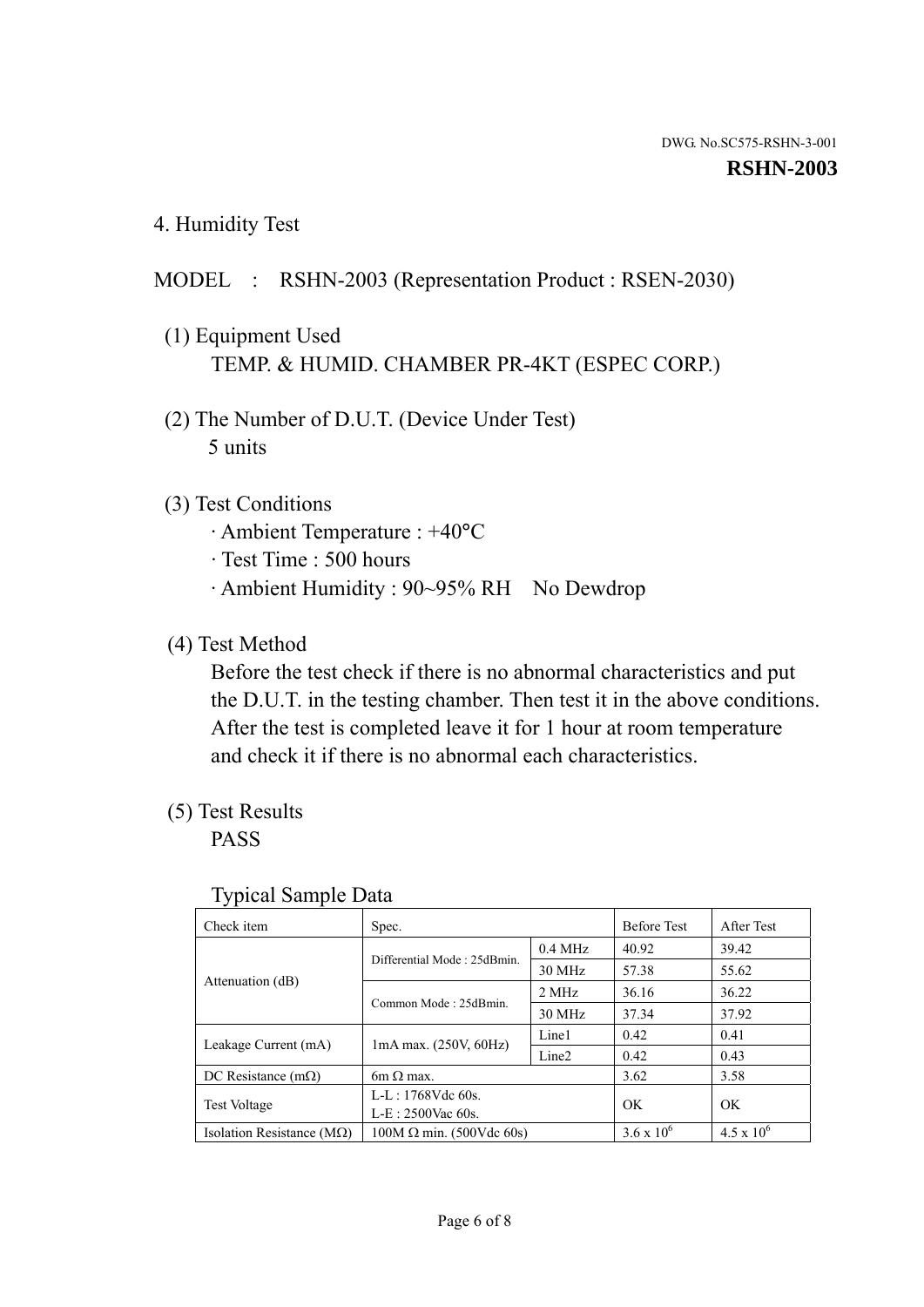5. High Temperature Resistance Test

### MODEL : RSHN-2003 (Representation Product : RSEN-2060)

- (1) Equipment Used TEMPERATURE CHAMBER PHH-300 ( ESPEC CORP.)
- (2) The Number of D.U.T. (Device Under Test) 5 units
- (3) Test Conditions
	- · Ambient Temperature : +55°C
	- · Test Time : 500 hours
	- · Operating : DC 60A
- (4) Test Method

 Before the test check if there is no abnormal characteristics and put the D.U.T. in the testing chamber. Then test it in the above conditions. After the test is completed leave it for 1 hour at room temperature and check it if there is no abnormal each characteristics.

(5) Test Results

PASS

| ╯┸                                 |                                                         |           |                     |                     |
|------------------------------------|---------------------------------------------------------|-----------|---------------------|---------------------|
| Check item                         | Spec.                                                   |           | <b>Before Test</b>  | After Test          |
|                                    | Differential Mode: 25dBmin.                             | $0.2$ MHz | 57.86               | 58.52               |
|                                    |                                                         | 30 MHz    | 52.04               | 51.94               |
| Attenuation (dB)                   | Common Mode: 25dBmin.                                   | 2 MHz     | 35.90               | 36.04               |
|                                    |                                                         | 30 MHz    | 26.60               | 27.62               |
| Leakage Current (mA)               | Line1<br>$1mA$ max. $(250V, 60Hz)$<br>Line <sub>2</sub> |           | 0.45                | 0.46                |
|                                    |                                                         |           | 0.46                | 0.46                |
| DC Resistance $(m\Omega)$          | $3m \Omega$ max.                                        |           | 2.22                | 2.24                |
| <b>Test Voltage</b>                | $L-L: 1768Vdc$ 60s.                                     |           | OK                  | OK                  |
|                                    | $L-E: 2500$ Vac 60s.                                    |           |                     |                     |
| Isolation Resistance ( $M\Omega$ ) | $100M \Omega$ min. (500Vdc 60s)                         |           | $4.1 \times 10^{6}$ | $4.6 \times 10^{6}$ |

#### Typical Sample Data